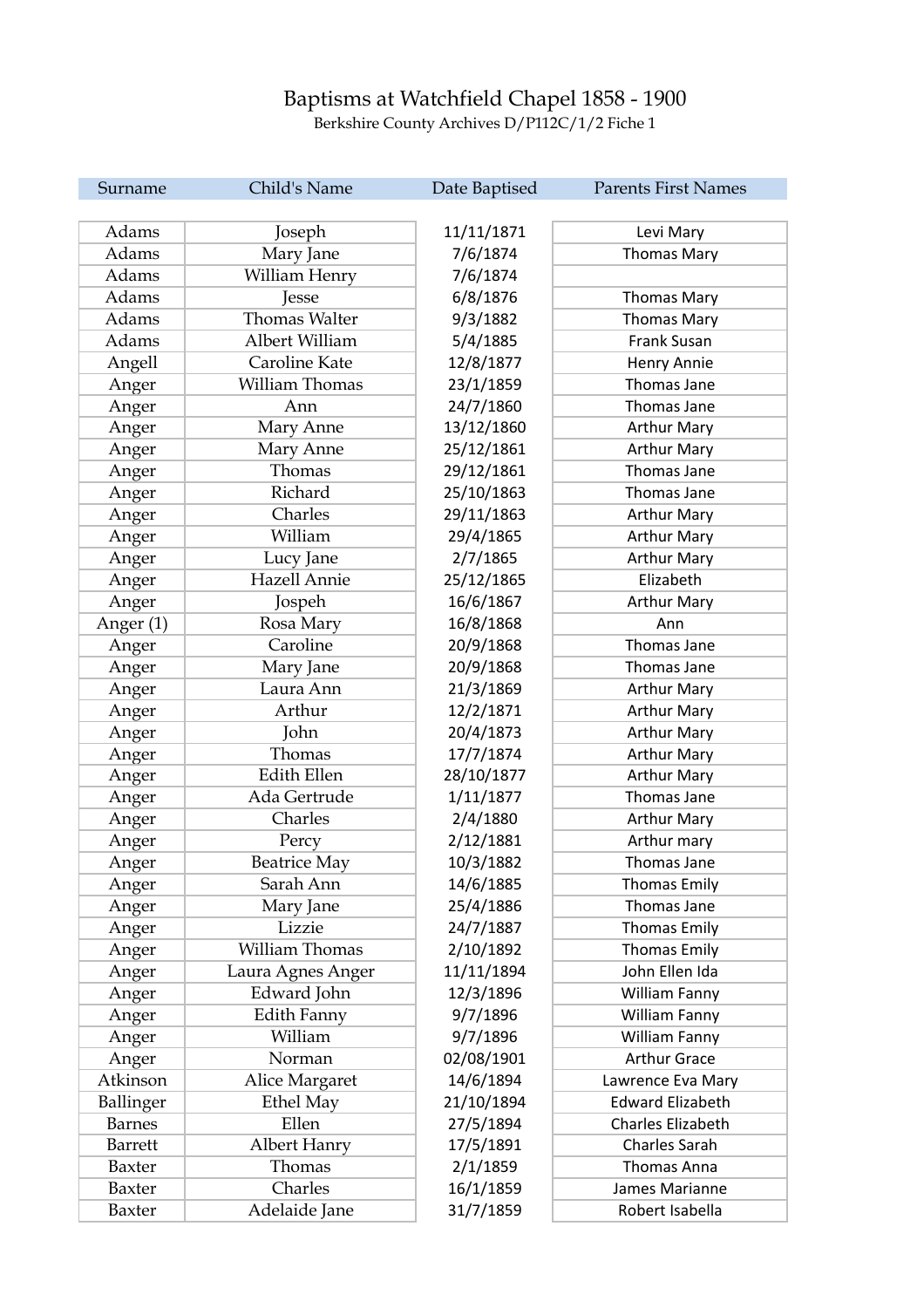| Baxter          | Jane                       | 2/10/1859  | John Lucy                             |
|-----------------|----------------------------|------------|---------------------------------------|
| Baxter          | Ellen                      | 24/3/1861  | Robert Isabella                       |
| Baxter          | Henry Thomas               | 8/6/1862   | ? Mary Ann                            |
| Baxter          | Sarah Jane                 | 20/3/1863  |                                       |
|                 | Albert                     |            | <b>Henry Mary</b><br>Robert Isabella  |
| Baxter          |                            | 17/4/1863  |                                       |
| Baxter          | George                     | 1/5/1864   | <b>Henry Mary</b>                     |
| Baxter          | Alfred                     | 7/5/1865   | James Marianne                        |
| Baxter          | Jane Elizabeth             | 16/2/1868  | James Mary Ann                        |
| Baxter          | Alice Mary                 | 12/4/1868  | Robert Isabella                       |
| Baxter          | Joseph                     | 25/12/1870 | James Mary Ann                        |
| Baxter          | Henry Percy bastard son    | 5/3/1871   | Annie                                 |
| Baxter          | John                       | 1/2/1874   | James Mary Ann                        |
| Baxter          | Mary Elizabeth             | 26/4/1878  | James Mary Ann                        |
| Baxter          | Alice Emily                | 2/4/1880   | George Elizabeth                      |
| Baxter          | Maud                       | 6/6/1884   | William Jane                          |
| Baxter          | William George             | 5/12/1884  | George Elizabeth                      |
| Baxter          | David                      | 16/10/1885 | Jane Elizabeth                        |
| Baxter          | William Harvey             | 25/4/1886  | William Jane                          |
| Baxter          | Mary Elizabeth             | 25/7/1886  | Alfred Ann Sophia                     |
| Baxter          | Ann                        | 29/8/1886  | Henry Thomas Jane Elizabeth           |
| Baxter          | Albert Edward              | 11/12/1887 | Alfred Ann Sophia                     |
| Baxter          | John                       | 15/1/1888  | William Jane                          |
| Baxter          | Alfred James               | 22/1/1888  | Henry Thomas Jane Elizabeth           |
| Baxter          | Beatrice Judd              | 4/11/1888  | Jane Elizabeth                        |
| Baxter          | Mary Elizabeth Letitia     | 20/1/1889  | Henry Mary Ann                        |
| Baxter          | Florence (Born 28/04/1890) | 15/6/1890  | Alfred Ann Sophia                     |
| Baxter          | Lisette                    | 5/6/1892   | Alfred Ann Sophie                     |
| Baxter          | Annie Emily Judd           | 27/5/1894  | Alfred Ann Sophia                     |
| Baxter          | George                     | 17/11/1894 | William Jane                          |
| Baxter          | Evelyn Kate                | 22/3/1896  | Alfred Ann Sophia                     |
| Baxter          | Mabel Agnes                | 6/2/1898   | Alfred Ann Sophia                     |
| Baxter          | Cecilia Eleanor Cordelia   | 10/02/1901 | John Louisa                           |
| Baxter          | Rebe May                   | 11/10/1903 | Alfred Ann                            |
| Baxter          | Reginald John              | 22/11/1903 | John Louisa                           |
| Beechey         | Anne                       | 25/9/1858  | Joseph Caroline                       |
| Beechey         | Thomas                     | 27/3/1863  | Joseph Caroline                       |
| Beechey         | Constance Beryl            | 07/01/1902 | William Annie                         |
| Beechy          | Jane                       | 20/1/1861  | Jospeph Caroline                      |
| Beechy          | Elizabeth Ellen            | 1/10/1865  | Joseph Caroline                       |
| Beechy          | John                       | 20/9/1868  | Joseph Caroline                       |
| Beechy          | William                    | 22/1/1871  | Joseph Caroline                       |
| Beechy          | Mercy Caroline             | 10/10/1875 | Joseph Caroline                       |
| <b>Betts</b>    | Leonard James              | 09/08/1903 | <b>Henry Emily</b>                    |
| Boodle          | Fanny Mabel                | 29/6/1884  | Alfred William Emilie Julia           |
| Bowley          | Herbert                    | 8/7/1889   | Ellen                                 |
| <b>Britain</b>  | William Frederick Oliver   | 3/12/1891  | <b>William Alice</b>                  |
| <b>Brittain</b> | Samuel John                | 5/12/1880  | <b>William Annie</b>                  |
| Busby           | <b>Edward George</b>       | 2/2/1896   | Fredrick Richard Amelia Agnes         |
| Busby           | Charles Frederic John      | 2/10/1898  | <b>Frederick Richard Amelia Agnes</b> |
| <b>Butler</b>   | Mary Jane                  | 25/12/1859 | <b>Edward Ann</b>                     |
| <b>Butler</b>   | Alfred William             | 10/2/1861  | John Charlotte                        |
|                 |                            |            |                                       |
| <b>Butler</b>   | Rosanna                    | 12/1/1862  | <b>Edward Ann</b>                     |

| 1859  | John Lucy                             |
|-------|---------------------------------------|
| 1861  | Robert Isabella                       |
| L862  | ? Mary Ann                            |
| 1863  | <b>Henry Mary</b>                     |
| 1863  | Robert Isabella                       |
| 1864  | <b>Henry Mary</b>                     |
| L865  | James Marianne                        |
| 1868  | James Mary Ann                        |
| 1868  | Robert Isabella                       |
| /1870 | James Mary Ann                        |
| 1871  | Annie                                 |
| 1874  | James Mary Ann                        |
| 1878  | James Mary Ann                        |
| 1880  | George Elizabeth                      |
| 1884  | William Jane                          |
| 1884  | George Elizabeth                      |
| 1885  | Jane Elizabeth                        |
| 1886  | William Jane                          |
| 1886  | Alfred Ann Sophia                     |
| 1886  | Henry Thomas Jane Elizabeth           |
| /1887 | Alfred Ann Sophia                     |
| 1888  | William Jane                          |
| 1888  | Henry Thomas Jane Elizabeth           |
| 1888  | Jane Elizabeth                        |
| 1889  | Henry Mary Ann                        |
| 1890  | Alfred Ann Sophia                     |
| 1892  | Alfred Ann Sophie                     |
| 1894  | Alfred Ann Sophia                     |
| 1894  | William Jane                          |
| 1896  | Alfred Ann Sophia                     |
| L898  | Alfred Ann Sophia                     |
| 1901/ | John Louisa                           |
| 1903  | <b>Alfred Ann</b>                     |
| /1903 | John Louisa                           |
| 1858  | Joseph Caroline                       |
| 1863  | Joseph Caroline                       |
| /1902 | <b>William Annie</b>                  |
| 1861  | Jospeph Caroline                      |
| 1865  | Joseph Caroline                       |
| 1868  | Joseph Caroline                       |
| 1871  | Joseph Caroline                       |
| /1875 | Joseph Caroline                       |
| /1903 | <b>Henry Emily</b>                    |
| 1884  | Alfred William Emilie Julia           |
| 1889  | Ellen                                 |
| 1891  | <b>William Alice</b>                  |
| 1880  | <b>William Annie</b>                  |
| 1896  | Fredrick Richard Amelia Agnes         |
| 1898  | <b>Frederick Richard Amelia Agnes</b> |
| 1859  | <b>Edward Ann</b>                     |
| 1861  | John Charlotte                        |
| 1862  | <b>Edward Ann</b>                     |
|       |                                       |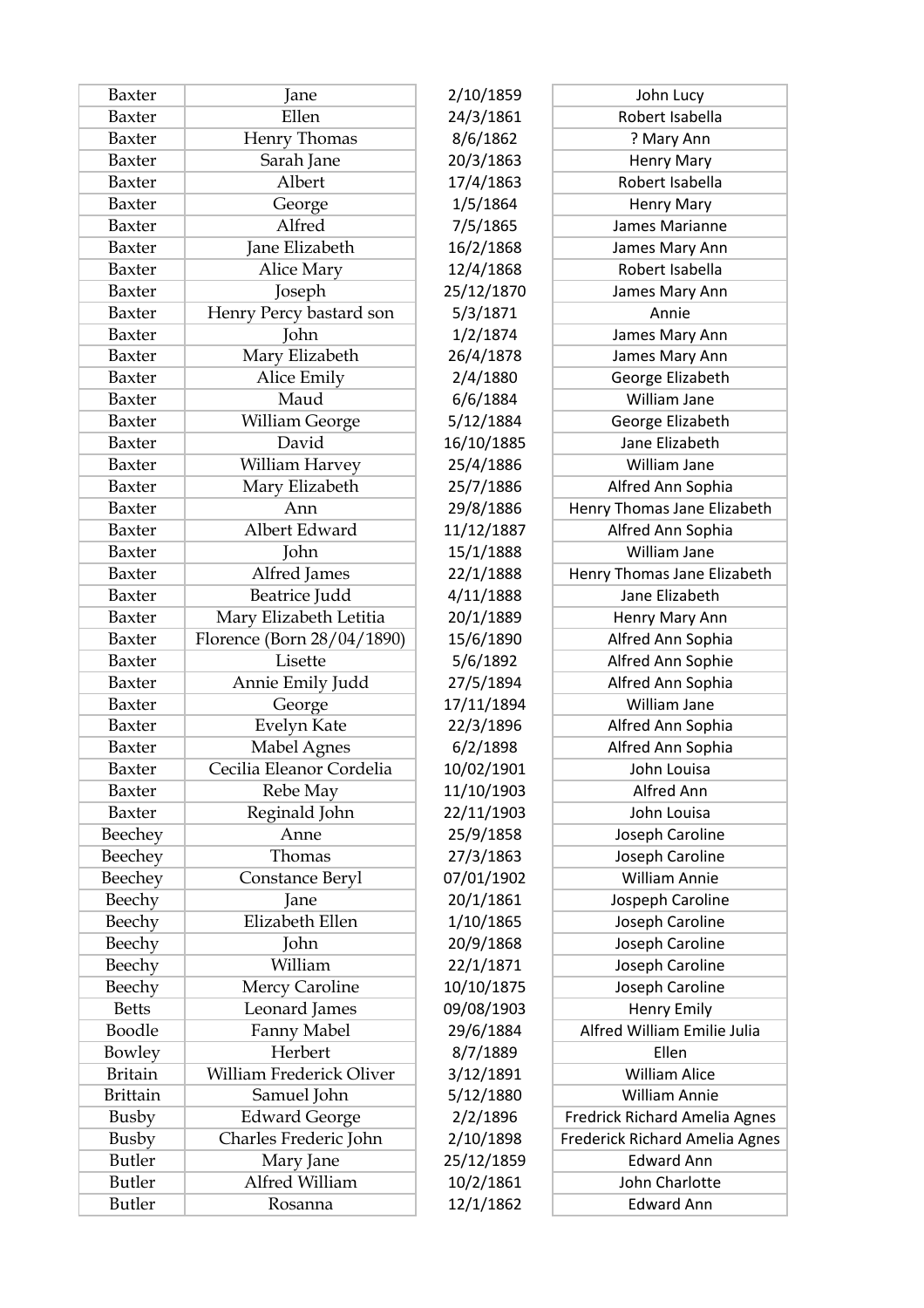| <b>Butler</b> | Henry Thomas             | 15/2/1863  | John Charlotte            |
|---------------|--------------------------|------------|---------------------------|
| <b>Butler</b> | Edmund                   | 25/12/1863 | <b>Edmund Ann</b>         |
| <b>Butler</b> | Albert John              | 2/7/1865   | John Charlotte            |
| <b>Butler</b> | <b>Charles Frederick</b> | 14/1/1872  | John Charlotte            |
| <b>Butler</b> | Alfred (15.5)            | 10/3/1875  | Ann                       |
| <b>Butler</b> | Francis                  | 10/3/1882  | <b>Edmund Ann</b>         |
| <b>Butler</b> | Edith Emily              | 10/3/1882  | <b>Edmund Ann</b>         |
| <b>Butler</b> | Florence                 | 11/2/1886  | <b>Edmund Ann</b>         |
| <b>Butler</b> | Maggie (15 yrs)          | 14/2/1887  | <b>Edwin Ann</b>          |
| <b>Butler</b> | Mary (12 yrs old)        | 29/11/1887 | Edwin Ann                 |
| <b>Butler</b> | Ada Maria                | 1/2/1891   | <b>Alfred Annie Maria</b> |
| <b>Butler</b> | Ethel                    | 11/12/1892 | William Ada               |
| <b>Butler</b> | Alfred Thomas            | 29/12/1892 | Maggie                    |
| <b>Butler</b> | George                   | 8/7/1894   | William James Mary Ada    |
| Carter        | William                  | 14/8/1859  | William Elizabeth         |
| Carter        | William                  | 22/1/1860  | <b>Thomas Mary</b>        |
| Carter        | Thomas                   | 11/6/1860  | John Laura                |
| Carter        | George William           | 12/10/1862 | John Louisa               |
| Carter        | Thomas                   | 6/2/1863   | <b>Richard Anna</b>       |
| Carter        | James                    | 13/11/1863 | William Elizabeth         |
| Carter        | John                     | 17/1/1864  | John Louisa               |
| Carter        | Elizabeth Emily          | 3/12/1865  | <b>Thomas Mary</b>        |
| Carter        | William                  | 18/11/1866 | John Louisa               |
| Carter        | Charles                  | 21/2/1869  | John Louisa               |
| Carter        | George                   | 5/3/1871   | John & Louisa             |
| Carter        | Sarah Jane               | 5/5/1872   | <b>Thomas Mary</b>        |
| Carter        | Percy                    | 21/3/1879  | Thomas Lucy               |
| Carter        | John                     | 18/6/1880  | <b>Thomas Lucy</b>        |
| Carter        | Louisa Maria             | 25/12/1885 | <b>Thomas Maria</b>       |
| Carter        | Elizabeth Ann            | 7/4/1889   | Christopher Clara         |
| Carter        | Charles William          | 6/8/1893   | William Emma              |
| Carter        | Harry Carter             | 29/11/1894 | William Ellen             |
| Carter        | James Albert             | 18/7/1896  | William Emma              |
| Carter        | Alice Emily              | 23/07/1900 | <b>Charles Emily</b>      |
| Carter        | Lihia Annetta            | 28/08/1901 | Percy Annetta             |
| Carter        | <b>Elsie Phoebe</b>      | 11/10/1903 | Percy Annetta             |
| Charlett      | Robert                   | 3/8/1896   | John Adelaide Jan         |
| Chivers       | Irene Doris              | 20/7/1893  | Uriah Annie               |
| Chivers       | May                      | 16/1/1894  | John Albert Hannah        |
| Chivers       | Albert Walter            | 13/6/1895  | John Albert Mary Annie    |
| Chivers       | Frances May              | 29/11/1896 | John Albert Mary Ammie    |
| Chivers (2)   | Florence May             | 24/4/1893  | John Albert Hannah        |
| Clarke        | <b>Edward William</b>    | 21/6/1863  | <b>Edward Emma</b>        |
| Colley        | Lilian Charlotte         | 7/6/1885   | George Elizabeth Ann      |
| Colley        | Francis William          | 18/9/1892  | George Elizabeth Ann      |
| Collins       | Martha Ann               | 11/2/1880  | <b>Henry Louisa</b>       |
| Cox           | William Henry            | 25/3/1860  | Henry Mary                |
| Cox           | Jane                     | 22/9/1861  | Henry Mary                |
| Cox           | Thomas                   | 23/1/1863  | Henry Mary                |
| Cox           | Elizabeth                | 4/9/1864   | Henry Mary                |
| Cox           | George William           | 1/10/1865  | Henry Mary                |
| Cox           | Henry                    | 28/1/1867  | Henry Mary                |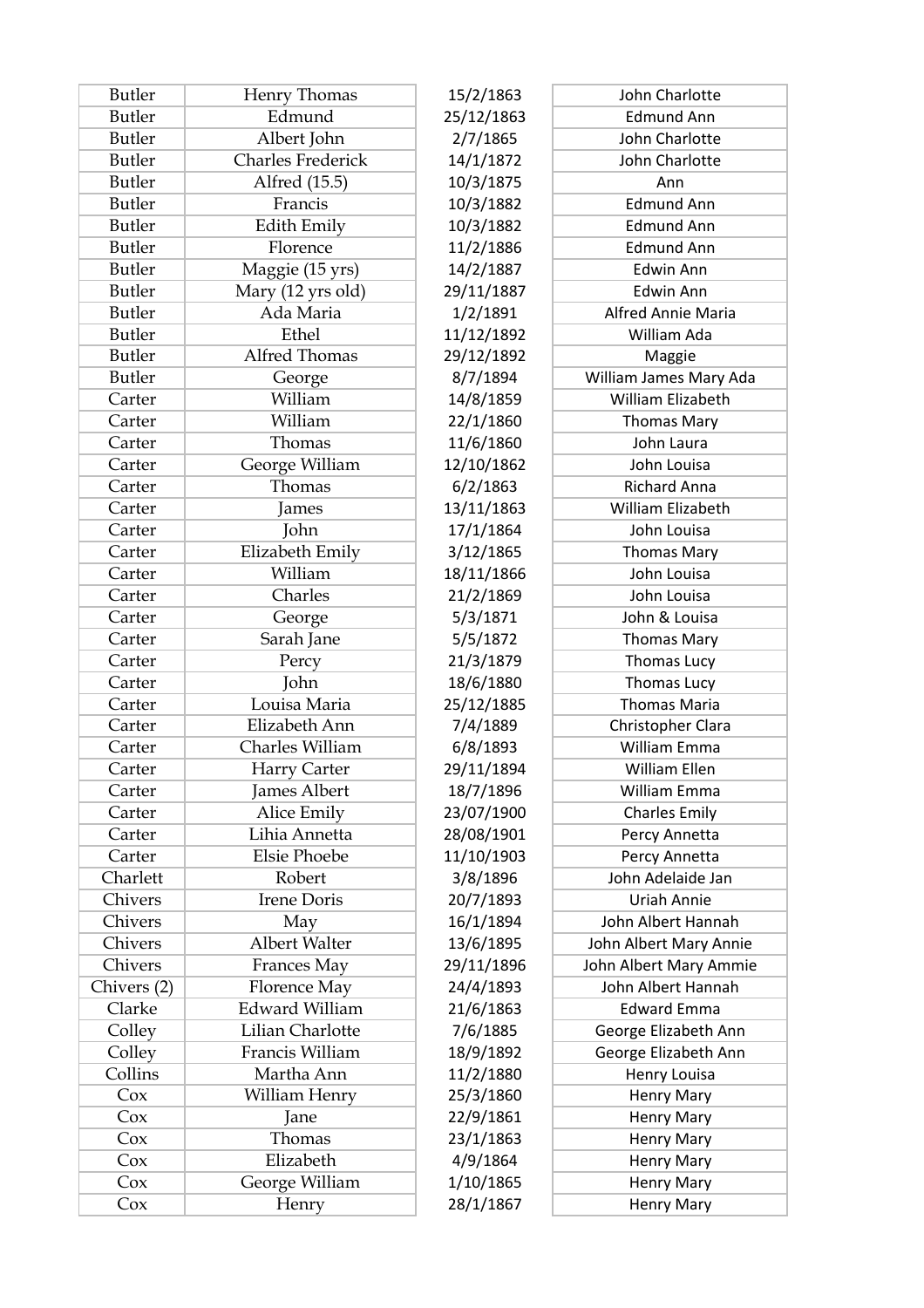| Cox                  | Mary Ann                     | 20/9/1868  | Henry Mary                         |
|----------------------|------------------------------|------------|------------------------------------|
| Cox                  | Mary Jane                    | 6/11/1870  | George Jane                        |
| Cox                  | Martha Rebecca               | 29/1/1871  | <b>Henry Mary</b>                  |
| Cox                  | Charles                      | 2/11/1873  | <b>Hnry Mary</b>                   |
| Cox                  | Alice                        | 25/2/1877  | <b>Henry Mary</b>                  |
| Cox                  | Ann                          | 18/1/1879  | <b>Henry Mary</b>                  |
| Cox                  | Albert William               | 10/4/1887  | William Henry Sarah Jane           |
| Cozens               | Eva Lilian                   | 10/4/1898  | <b>Eedwin Ellen</b>                |
| Crew                 | Jane Elizabeth               | 7/11/1875  | William Elizabeth                  |
| Crew                 | Caroline                     | 4/3/1877   | William Elizabeth                  |
| Crew                 | Amelia                       | 27/2/1881  | William Elizabeth                  |
| Crew                 | Marianne                     | 24/4/1886  | William Elizabeth                  |
| Crew                 | Walter Worthy                | 25/4/1886  | William Elizabeth                  |
| Crew                 | William                      | 25/4/1886  | William Elizabeth                  |
| Crew                 | Martha                       | 27/1/1888  | William Elizabeth                  |
| Cross                | Thomas                       | 11/9/1864  | <b>Thomas Charlotte</b>            |
| Dance                | Sydney Arthur                | 10/02/1901 | George Hephzibah                   |
| Day                  | George William               | 1/7/1861   | John Sarah                         |
| Duckett              | Alice Mary                   | 15/10/1876 | Frank Emily Ann                    |
| Eagles               | Saura                        | 15/9/1867  | George                             |
| Eagles               | Fred                         | 15/9/1867  | George                             |
| Eagles               | Jose (son)                   | 13/10/1872 | Charles Martha                     |
| Eagles               | Charles                      | 21/10/1883 | Jesse Eliza                        |
| Fairthorne           | Albert John                  | 13/7/1884  | <b>Frederick Thomas Amelia</b>     |
| Fairthorne           | Lydia Ann                    | 5/8/1888   | <b>Frederick Thomas Amelia</b>     |
| Fairthorne           | <b>Edith Mary</b>            | 5/8/1888   | <b>Frederick Thomas Amelia</b>     |
| Fereman              | Cecil Britten                | 17/6/1860  | James Agnes                        |
| Foote                | Annie                        | 23/7/1876  | <b>Samuel Agnes</b>                |
| Foote                | Elizabeth Jane               | 21/4/1881  | <b>Samuel Agnes</b>                |
| Footman              | David John                   | 18/10/1895 | John Ella Mary                     |
| Forte                | <b>Thomas Herbert</b>        | 15/6/1879  | <b>Samuel Agnes</b>                |
| Fowler               | Adelaide                     | 25/12/1859 | John Charlotte                     |
| Fowler               | George                       | 15/9/1861  | William Maria                      |
| Fowler               | Maria                        | 2/11/1862  | John Charlotte                     |
| Fowler               | <b>Emily Maria</b>           | 24/1/1864  | William Maria                      |
| Fowler               | Eliza Ann                    | 15/4/1866  | John Charlotte                     |
| Fowler               | Charlotte                    | 16/3/1877  | Charlotte                          |
| Fowler               | Olivia                       | 2/2/1878   | Sarah                              |
| Fowler               | Eliza Ann                    | 7/2/1896   | Charlotte                          |
| Fridgeman            | George                       | 8/10/1871  | Ellis Elizabeth                    |
| Fulcher              | Alister McMillan             | 28/7/1867  | George Ann                         |
| Fulcher              | George Henry                 | 13/11/1870 | George Ann                         |
| Fulcher              | William Thomas               | 18/5/1873  |                                    |
| Fulcher              | Martha                       | 21/5/1876  | George Knapp Ann                   |
| Fulcher              | James Herbert                |            | George Ann                         |
|                      |                              | 27/2/1881  | George Ann                         |
| Gardener<br>Gardiner | <b>Emily Marie</b><br>Nellie | 25/12/1874 | <b>William Mary</b><br>Thomas Jane |
| Gardner              | William                      | 28/12/1879 | Thomas Jane                        |
|                      |                              | 16/4/1876  |                                    |
| Gearing              | Sarah Ann<br>Thomas William  | 28/2/1864  | Benjamin Elizabeth                 |
| Gerring              |                              | 21/6/1859  | Benjamin Elizabeth                 |
| Gerring              | Charles                      | 6/4/1862   | Benjamin Elizabeth                 |
| Gerring              | William James                | 21/6/1868  | Benjamin Elizabeth                 |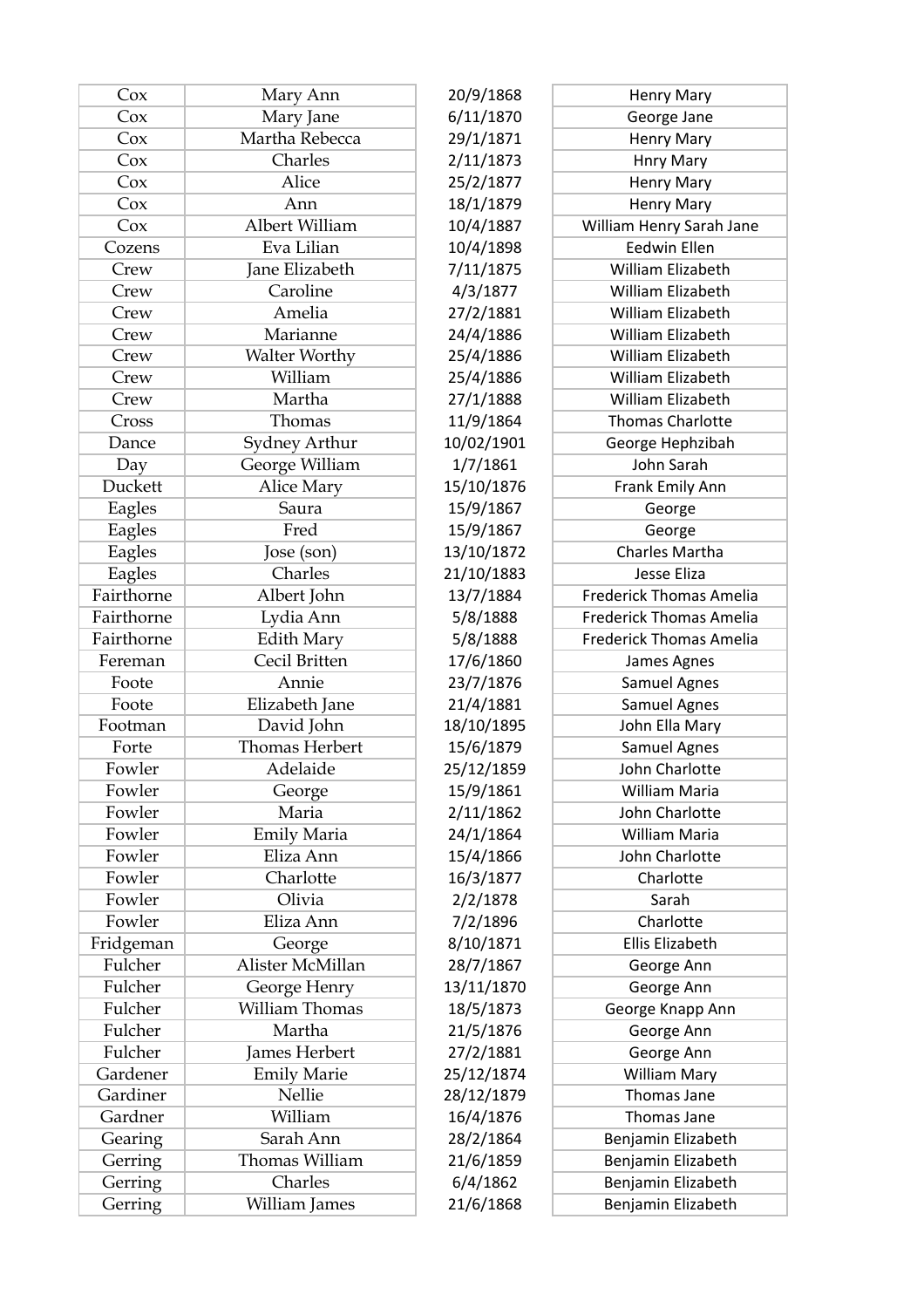| Gerring   | Laura Emily              | 15/2/1874  | Benjamin Elizabeth           |
|-----------|--------------------------|------------|------------------------------|
| Gerring   | George William           | 18/8/1895  | William Elizabeth            |
| Gerring   | Frederick Thomas         | 16/7/1899  | <b>William Elizabeth</b>     |
| Gerring   | Walter                   | 01/05/1901 | James William Elizabeth      |
| Giles     | Charles Edward           | 16/8/1868  | <b>Charles Sarah</b>         |
| Giles     | Edith                    | 15/4/1870  | <b>Charles Sarah</b>         |
| Giles     | Clara                    | 29/12/1871 | <b>Charles Sarah</b>         |
| Giles     | Charles                  | 26/1/1872  | An adult                     |
| Giles     | James                    | 15/6/1873  | <b>Charles Sarah</b>         |
| Godison   | Rose Ellen               | 2/3/1883   | William Sophia               |
| Godwin    | Harriett Elizabeth       | 26/12/1862 | William Sophia               |
| Godwin    | William                  | 26/3/1865  | William Sophia               |
| Godwin    | Jane Rebecca             | 12/8/1866  | William Sophia               |
| Godwin    | George William           | 20/2/1870  | William Sophia               |
| Godwin    | Clara Elizabeth          | 29/12/1872 | William Sophia               |
| Godwin    | Emily Sophia             | 18/4/1875  | William Sophia               |
| Godwin    | <b>Harriet Annie</b>     | 1/11/1877  | William Sophia               |
| Godwin    | <b>Edith Mary</b>        | 18/12/1879 | William Sophia               |
| Godwin    | <b>Fredrick Charles</b>  | 22/8/1886  | William Sophia               |
| Godwin    | Emily Sarah Jane         | 10/4/1892  | Eliza Jospeh                 |
| Godwin    | Ernest Harold Edward     | 28/11/1894 | Joseph Eliza                 |
| Godwin    | Leonrd Ernest James      | 18/4/1897  | Jospeh Eliza                 |
| Greenaway | Mary Elizabeth           | 1/8/1864   | James Sarah                  |
| Griffin   | <b>Charles Frederick</b> | 4/11/1888  | Frederick Mary Ann           |
| Groves    | George Bernard           | 26/12/1896 | George Rose                  |
| Hams      | Elsie Rose Ellen         | 10/4/1887  | Frank Susan                  |
| Hams      | <b>Edith Mary</b>        | 4/8/1889   | Frank Susan                  |
| Hams      | Ada Ellen                | 1/11/1891  | Frank Susan                  |
| Hams      | Rosa May                 | 7/6/1896   | <b>Frank Susan</b>           |
| Hams      | Frederick David          | 2/4/1899   | Frank Susan                  |
| Hams      | <b>Francis Anne</b>      | 28/08/1901 | Emily jane                   |
| Harris    | Eva Fanny                | 18/2/1894  | <b>Frank Susan</b>           |
| Hatto     | William                  | 26/6/1886  | William Sarah Ann            |
| Hawkerill | Laura Jane               | 21/6/1868  | James Ann                    |
| Haydon    | Percy Haydon             | 20/9/1896  | James Elizabeth Ann          |
| Haynes    | Grancis Monteath         | 4/4/1880   | William Henry Louisa         |
| Heath     | <b>William Charles</b>   | 16/10/1870 | William Mary Ann             |
| Herbert   | George William           | 18/7/1886  | William John Mary Elizabeth  |
| Hewer     | Mary Ann                 | 20/5/1860  | Sarah                        |
| Hewer     | Arthur                   | 18/9/1887  | George Sarah Ann             |
| Hickman   | John                     | 13/1/1859  | William Miriam               |
| Hickman   | Walter William           | 28/3/1862  | <b>William Miriam</b>        |
| Hill      | William                  |            | William Martha               |
| Hill      |                          | 22/5/1859  | William Martha               |
| Hollihock | Mary Anne                | 25/5/1861  | Robert Ann                   |
|           | Jane                     | 14/2/1875  |                              |
| Honeybone | William                  | 6/11/1864  | <b>Alfred Anne</b>           |
| Honour    | Ralph Algernon           | 10/08/1902 | <b>Thomas Mary</b>           |
| Humphreys | Mary Louisa              | 30/11/1862 | William Louisa               |
| Hunt      | Adelaide Heath           | 20/3/1881  | Percival Spencer Sarah Hyne  |
| Hurst     | Ann Alexandra            | 08/09/1901 | <b>Albert Emily</b>          |
| Hutson    | Cecil Wolsely            | 11/11/1893 | John Richard Farre Katherine |
| Hutson    | Douglas Bertram          | 11/9/1899  | John Richard Katharine       |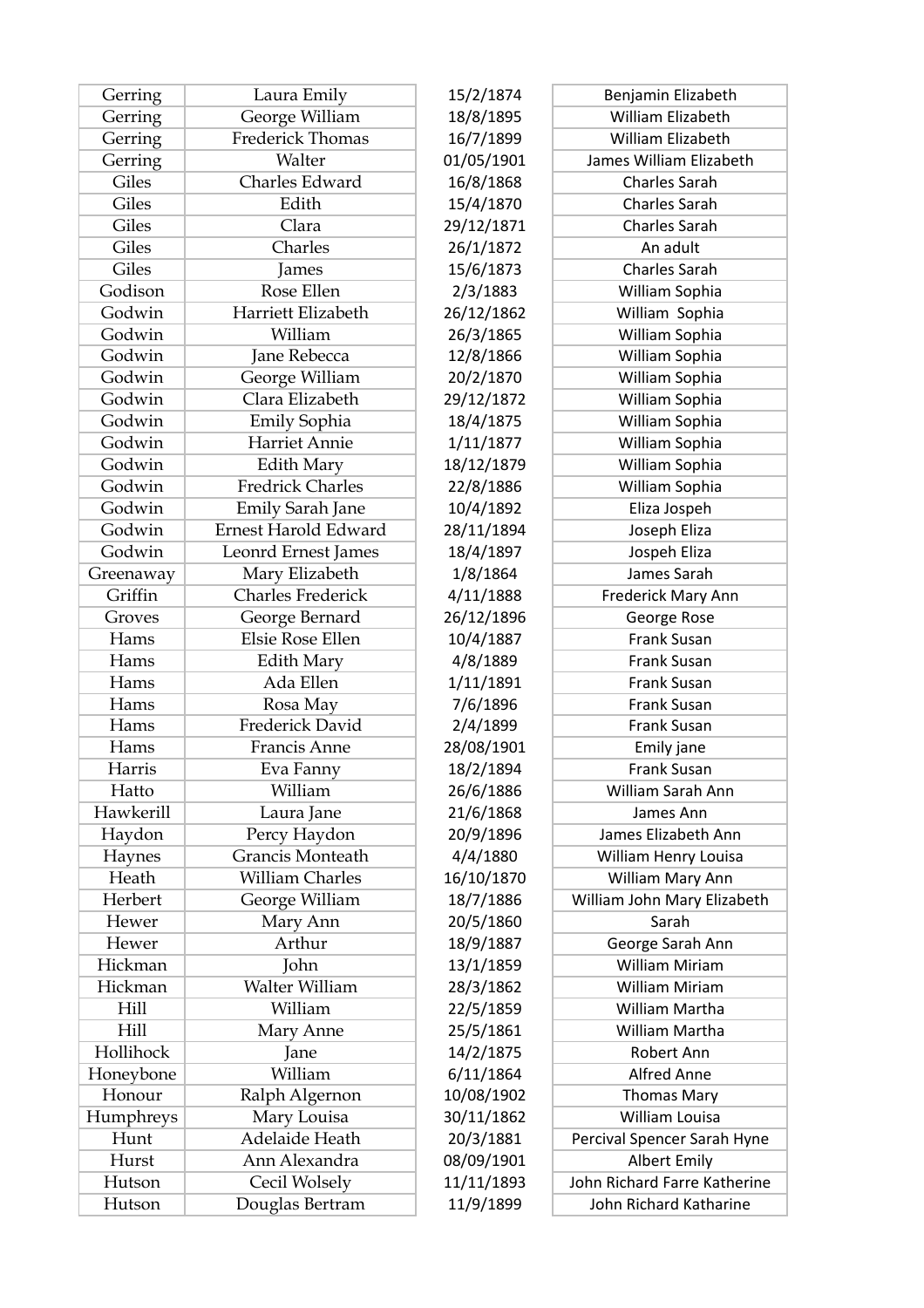| Ingram       | Reynard John               | 9/3/1885   | Elias Mary Ann                     |
|--------------|----------------------------|------------|------------------------------------|
| Johnson      | Agnes Ethel                | 13/7/1884  | <b>Robert Litson Maria Frances</b> |
| Judd         | William Henry              | 22/8/1886  | Henry Jane Elizabeth               |
| Judd         | Charles Eli                | 28/6/1891  | David Jane Elizabeth               |
| Judd         | Lily May                   | 15/9/1895  | David Jane Elizabeth               |
| Judd         | Henry David                | 26/11/1899 | David Jane Elizabeth               |
| Judge        | Sarah Elizabeth            | 18/04/1902 | <b>Thomas Elizabeth</b>            |
| Judge        | Thomas                     | 30/04/1903 | Thomas Elizabeth                   |
| Keylock      | Annie                      | 10/4/1898  | William Annie Louisa               |
| Kirkby       | Muriel Ida Sophia          | 06/12/1900 | Maish Florence Louisa              |
| Knapp        | William Thomas             | 4/8/1858   | <b>Thomas Anne</b>                 |
| Knapp        | Isabella                   | 11/5/1862  | Thomas Ann                         |
| Knapp        | Ellen Louisa               | 16/3/1873  | John Mary                          |
| Knapp        | Henry                      | 22/11/1874 | William Martha                     |
| Knapp        | Sarah Ann                  | 18/6/1876  | William Henry Maria                |
| Knapp        | William Herbert            | 1/4/1877   | William Elizabeth                  |
| Knapp        | Kate                       | 18/11/1877 | William Henry Martha               |
| Knapp        | <b>Edwin George</b>        | 17/12/1880 | William Henry Martha               |
| Knapp        | <b>Beatrice Mary</b>       | 2/3/1883   | William Maria                      |
| Knapp        | David Herbert              | 8/9/1898   | Isabella                           |
| Lamb         | Catherine Ethel            | 18/11/1866 | Francis William & Mary             |
| Lamb         | Cyril Ernest               | 20/2/1870  | <b>Francis William Mary</b>        |
| Lanb         | George Reginald            | 25/12/1871 | <b>Francis William Mary</b>        |
| Lane         | Georgina Minnie            | 24/9/1882  | <b>Richard Eliza</b>               |
| Lay          | William Henry              | 13/2/1887  | Benjamin Harriett                  |
| Lipscomb     | George Lugford Brooke      | 22/11/1874 | <b>Edwin Francis &amp; Mary</b>    |
| Lockey       | Ellen                      | 15/9/1861  |                                    |
| Looker       | <b>Edith Mary</b>          | 24/10/1895 | William Sophia                     |
| Lovegrove    | Frederick Charles Mortimer | 29/1/1899  | Lucy                               |
| Luker        | Elizabeth Ann              | 16/8/1891  | William Sophia                     |
| Luker        | Albert William             | 25/6/1893  | William Sophia                     |
| Luker        | Mary Annie                 | 25/11/1900 | William Sophia                     |
| Luker        | Tesse                      | 14/01/1904 | William Sophia                     |
| Mathews      | Francis Henry William      | 7/11/1875  | Emily                              |
| Matuby       | Addlaide Augusta           | 1/11/1863  | Frederick Mary Ann                 |
| May          | Mary Ann                   | 15/9/1867  | Daniel Mary                        |
| Messanger    | Ellen Elizabeth            | 6/8/1865   | Ellen William                      |
| Messenger    | William Charles            | 7/2/1864   | William Ellen                      |
| Mildenhall   | Walter                     | 4/9/1892   | David Sarah                        |
| Mildenhall   | Thomas                     | 15/9/1895  | David Sarah Ann                    |
| <b>Miles</b> | Lilian Ethel Head          | 05/05/1901 | Florence                           |
| <b>Miles</b> | <b>Irene Doris</b>         | 18/08/1902 | Thomas Emma                        |
| Mitchell     | Harry                      | 3/4/1881   | George Jane                        |
| Morley       | Thomas                     | 17/9/1882  | Percy (deceased) Sarah             |
| Morse        | George                     | 7/6/1863   | <b>Thomas Elizabeth</b>            |
| Morse        | Minnie                     | 7/5/1876   | James Maria                        |
| Morse        | Cyril                      | 30/11/1879 | <b>Edward Mary Ann</b>             |
| Morse        | Fanny Isabella             | 17/4/1881  | <b>Edward Mary Ann</b>             |
| Morse        | Orpah                      | 18/8/1883  | <b>Edward Mary Ann</b>             |
| Morse        | Harcourt                   | 15/11/1885 | <b>Edward Mary Ann</b>             |
| Morse        | Florence Jubilee           | 18/6/1887  | <b>Edward Mary Ann</b>             |
| Morse        | Martha Ann                 | 17/4/1892  | <b>Edward Mary Ann</b>             |
|              |                            |            |                                    |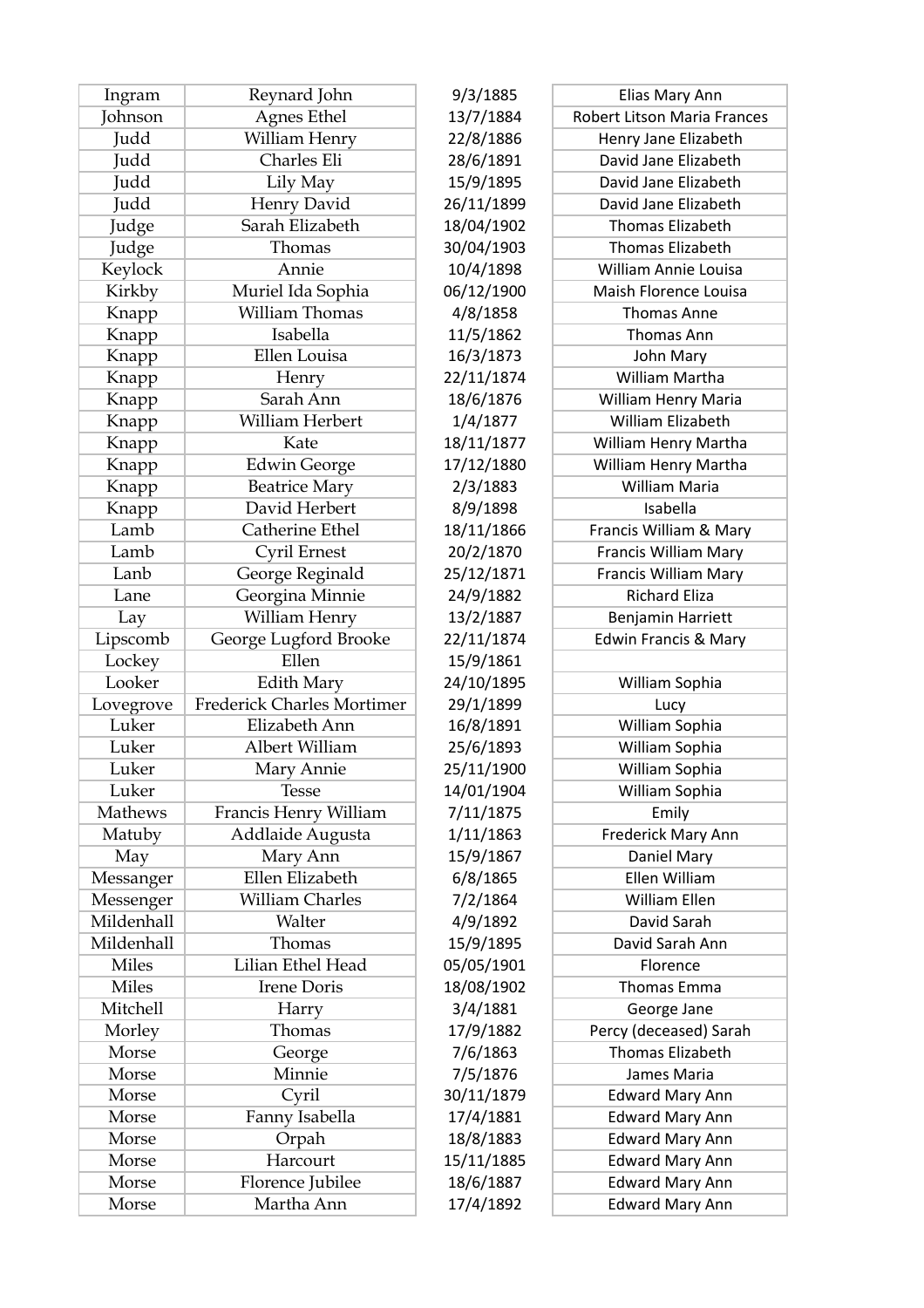| Morse       | George Reginald          | 2/7/1893   | <b>Edward Mary Ann</b>          |
|-------------|--------------------------|------------|---------------------------------|
| Mortimer    | Charlotte Ann            | 1/11/1877  | <b>Edwin Sarah</b>              |
| Mortimer    | Netta Mary               | 28/11/1879 | <b>Edwin Sarah</b>              |
| Mortimer    | Violet Annie Louise      | 8/5/1892   | Henry George Annie              |
| Mortimer    | Emily Sophia Boyd        | 26/10/1892 | <b>Edward Jane</b>              |
| Mortimer    | May Rose Ellen           | 7/4/1895   | <b>Edward Jane</b>              |
| Mortimer    | William Edward           | 2/2/1897   | <b>Edward Jane</b>              |
| Mortimer    | Florence Elizabeth Annie | 12/11/1899 | <b>Edward Jane</b>              |
| <b>Moss</b> | George                   | 27/9/1860  | <b>Thomas Elizabeth</b>         |
| <b>New</b>  | William Emos             | 11/7/1875  | <b>Emos Mary</b>                |
| Nilsson     | Ida                      | 08/02/1901 | John Adolf Bessie               |
| Orton       | Olivia Maud              | 13/7/1876  | Owen Olivia                     |
| Page        | Mary Anne                | 11/8/1861  | Henry Elizabeth                 |
| Page        | Sarah Jane               | 15/7/1864  | Alexander Ann                   |
| Page        | Jane Elizabeth           | 18/3/1866  | Alexander Anne                  |
| Page        | Adam Henry               | 15/12/1867 | Alexander Ann                   |
| Page        | Charles                  | 21/11/1869 | Alexander Ann                   |
| Page        | William                  | 18/3/1873  | Alexander Ann                   |
| Page        | Sarah                    | 18/3/1873  | Alexander Ann                   |
| Page        | Emma                     | 21/2/1875  | Leah                            |
| Page        | Elizabeth                | 17/2/1876  | Alexander Ann                   |
| Page        | Emilie Jane              | 11/7/1884  | Jane Elizabeth                  |
| Page        | Albert William           | 22/6/1893  | Elizabeth                       |
| Partridge   | William James            | 21/8/1898  | Percy Emiily Ann                |
| Partridge   | Winifred                 | 10/11/1901 | Percy Emily                     |
| Partridge   | Percy                    | 24/01/1904 | Percy Emily                     |
| Peacey      | Kathleen                 | 07/01/1900 | Robert Emily Maria              |
| Peacey      | Lily Mary                | 07/01/1900 | <b>Robert Emaily Maria</b>      |
| Pizzie      | Dennis Thomas            | 15/04/1900 | <b>Edward George Mary Jane</b>  |
| Plumb       | Frank                    | 26/8/1877  | Frederick Mary Ann              |
| Plummer     | Harry Arthur             | 22/4/1860  | <b>Edwin Maria</b>              |
| Poccok      | George William           | 10/10/1875 | David Hannah                    |
| Pocock      | John                     | 17/7/1859  | John Elizabeth                  |
| Pocock      | Thomas Herbert           | 7/4/1872   | David Hannah                    |
| Pocock      | Eliza                    | 2/11/1873  | David Ann                       |
| Pocock      | David Basil              | 29/7/1877  | David Anna                      |
| Pocock      | Martha Ann               | 24/8/1879  | David Hannah                    |
| Pocock      | Anna Isabel              | 18/12/1881 | David Hannah                    |
| Pocock      | <b>Florence Ethel</b>    | 1/3/1885   | David Hannah                    |
| Pocock      | Harry                    | 10/4/1887  | David Hannah                    |
| Pocock      | Dorothy Alice            | 12/7/1897  | Geeorge William Edith Emily     |
| Pocock      | David John               | 23/06/1901 | David Basil Mary Helen          |
| Pocock      | Evelyn May               | 17/06/1902 | David Mary                      |
| Pope        | Lucy Octavia             | 3/4/1864   | John William Mary               |
| Read        | Charles Thomas           | 10/5/1858  | Thomas Elizabeth                |
| Readde      | Annie Maria              | 1/11/1885  | <b>Charles Thomas Elizabeth</b> |
| Reade       | William Henry            | 3/8/1865   | Thomas Elizabeth                |
| Reade       | <b>Emily Rose Ellen</b>  | 21/2/1869  | Thomas Elizabeth                |
| Reade       | Caroline Edith           | 21/11/1869 | Elizabeth                       |
| Reade       | Albert                   | 6/11/1870  | Thomas Elizabeth                |
| Reade       | <b>Edwin Walter</b>      | 01/08/1975 | Thomas Elizabeth                |
| Reade       | Walter William Paul      | 25/10/1875 | James Sarah                     |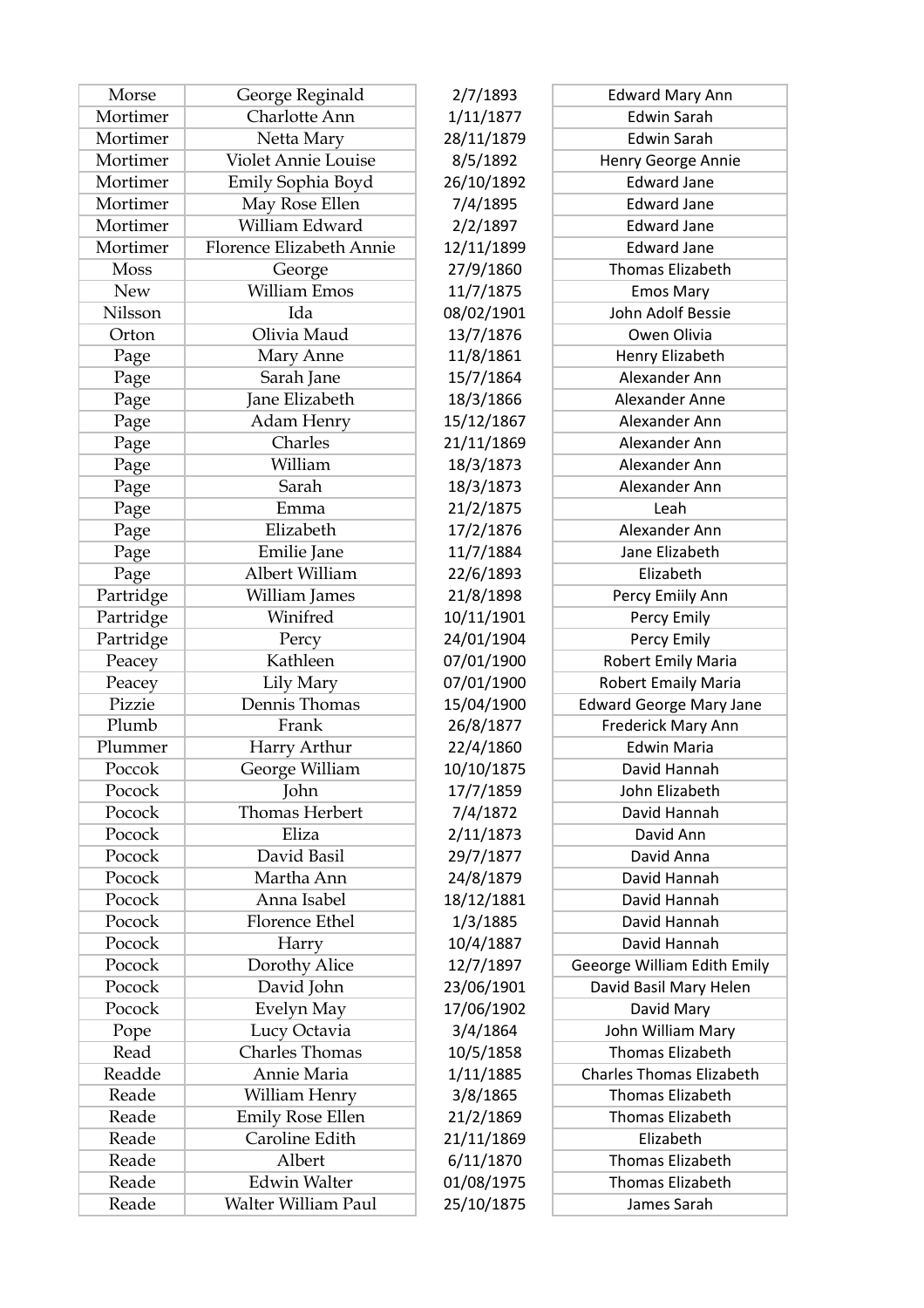| Reade           | <b>Walter Willie</b>    | 14/3/1879  | Jane Elizabeth               |
|-----------------|-------------------------|------------|------------------------------|
| Reade           | Sidney James            | 28/5/1879  | James Sarah                  |
| Reade           | <b>Emily Rose Ellen</b> | 8/10/1882  | <b>Charles Thomas Eliza</b>  |
| Reade           | Annie Louisa            | 22/2/1884  | <b>Charles Thomas Eliza</b>  |
| Reade           | <b>Henry George</b>     | 27/1/1888  | Ellen Belinda                |
| Reade           | Mary                    | 8/2/1888   | <b>Charles Thomas Eliza</b>  |
| Reade           | Rosetta Jane            | 12/4/1889  | <b>Charles Thomas Eliza</b>  |
| Reed            | Esther                  | 20/4/1862  | <b>Thomas Esther</b>         |
| Reed            | John James              | 20/6/1862  | Thomas Elizabeth             |
| Reynolds        | Hate                    | 27/4/1884  | Richard Sarah Ann            |
| Richens         | <b>Edgar George</b>     | 5/12/1897  | Albert Harriet Jane          |
| Richens         | Albert Sydney           | 5/12/1897  | Albert Harriet Jane          |
| Rogers          | Mary Anne               | 25/12/1860 | Joseph Elizabeth             |
| Rogers          | Joseph Francis          | 20/3/1863  | Joseph Elizabeth             |
| Rogers          | Elizabeth Ann           | 18/7/1868  | John Elizabeth               |
| Rogers          | Ellen                   | 12/2/1871  | John Elizabeth               |
| Rogers          | <b>William Thomas</b>   | 18/6/1876  | John Elizabeth               |
| Rogers          | Jospeh                  | 6/12/1878  | John Elizabeth               |
| Rogers          | <b>Arthur Ernest</b>    | 14/10/1883 | John Elizabeth               |
| Rogers          | George Thoma            | 28/08/1900 | <b>William Thomas Ellen</b>  |
| Rowland         | Ann                     | 12/5/1882  | William Ann                  |
| Rowland         | Charles Richard         | 2/8/1885   | William Ann                  |
| Ryder           | William                 | 2/6/1861   | Henry Jane                   |
| Sealey          | Charles                 | 10/1/1887  | Henry Mary Ann               |
| Sealey          | Ellen Elizabeth         | 10/4/1887  | Henry Mary Ann               |
| Sealey          | Martha Jane             | 10/4/1887  | Henry Mary Ann               |
| Sealey          | Eliza Jasmine           | 1/11/1889  | Henry Mary Ann               |
| Sealey          | William John            | 15/2/1891  | Henry Mary Ann               |
| Sealey          | Henry James             | 15/2/1891  | Henry Mary Ann               |
|                 | Christopher Edward      |            |                              |
| <b>Simcox</b>   | Kingdom                 | 25/1/1873  | Henry Kingdom Elizabeth Anne |
| Simmonds        | Emily                   | 5/6/1864   | William Sarah                |
| Simmonds        | George                  | 1/1/1865   | John ??                      |
| Simmonds        | <b>Emily Constance</b>  | 18/9/1870  | Thomas Ann                   |
| Simmonds        | Mary                    | 28/7/1872  | Thomas Ann                   |
| Simmonds        | Thomas                  | 18/6/1876  | Thomas Ann                   |
| Simmonds        | Elizabeth               | 1/3/1878   | Thomas Ann                   |
| Simmonds        | Annie                   | 22/5/1879  | Thomas Ann                   |
| Simmonds        | Caroline Mary Ann       | 10/3/1882  | Thomas Ann                   |
| Simmonds        | John                    | 20/7/1883  | <b>Thomas Ann</b>            |
| Simmonds        | Ellen                   | 26/9/1884  | Thomas Ann                   |
| <b>Simmonds</b> | Ada Alice               | 18/4/1886  | Thomas Ann                   |
| Simmonds        | Tom                     | 27/8/1899  | Annie                        |
| Simmons         | Thomas William          | 10/2/1861  | William Sarah                |
| <b>Simmons</b>  | William                 | 5/3/1861   | John?                        |
| <b>Simmons</b>  | Elizabeth Ann           | 21/6/1868  | William Sarah                |
| <b>Simmons</b>  | Charlotte               | 7/6/1874   | <b>Thomas Anne</b>           |
| Sly             | Frank                   | 17/5/1863  | William Jane                 |
| Smallbone       | John George             | 10/10/1869 | George Jane                  |
| Smith           | John                    | 28/4/1859  | William Matilda              |
| Smith           | Caroline                | 15/7/1860  | Matilda William              |
| Smith           | Jane                    | 22/6/1862  | William Matilda              |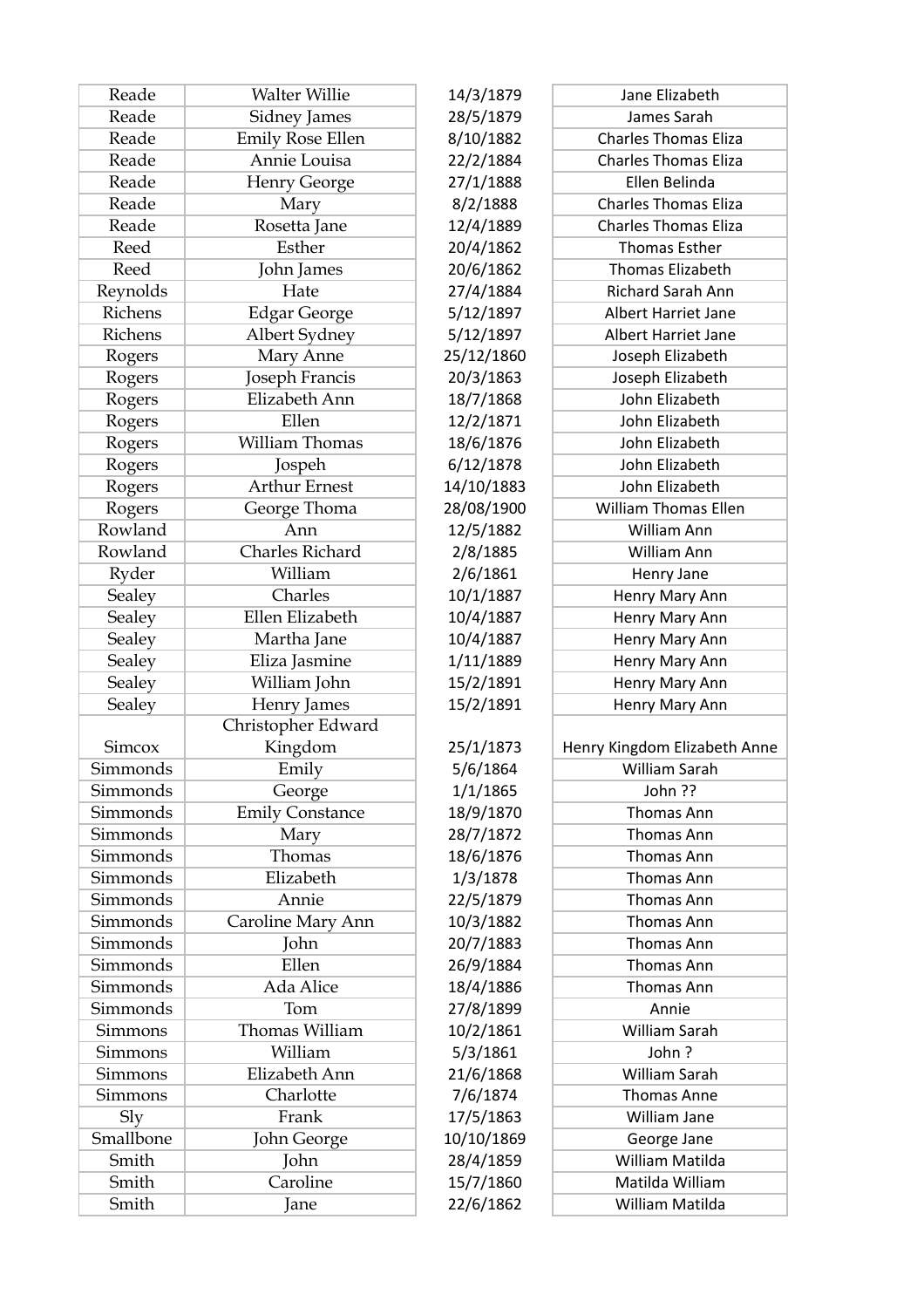| Smith          | Rosanna                 | 21/2/1864  | William Matilda          |
|----------------|-------------------------|------------|--------------------------|
| Smith          | Emily                   | 3/12/1865  | William Matilda          |
| Smith          | Ellen                   | 8/11/1867  | William Matilda          |
| Smith          | Alfred                  | 16/5/1869  | William Matilda          |
| Smith          | Thomas                  | 21/1/1872  | William Matilda          |
| Smith          | Thomas                  | 1/11/1874  | William Martha           |
| Smith          | Elizabeth               | 21/7/1884  | John Mary Ann            |
| Smith          | Alfred Frederick        | 8/1/1893   | Alfred Emma              |
| Smith          | Rose                    | 14/4/1895  | Alfred Emma              |
| Sparks         | <b>Ernest Edward</b>    | 2/10/1887  | Charles Matilda          |
| Stephens       | Jane                    | 25/10/1863 | <b>Thomas Maria</b>      |
| Stephens       | Sophia                  | 4/12/1864  | James Elizabeth          |
| <b>Stevens</b> | Alfred James            | 10/5/1858  | Eliza James              |
| <b>Stevens</b> | Elizabeth               | 1/1/1860   | James Elizabeth          |
| <b>Stevens</b> | George                  | 31/8/1862  | James Elizabeth          |
| Stevens        | Anne                    | 18/3/1866  | <b>Thomas Maria</b>      |
| <b>Stevens</b> | Laura                   | 17/2/1867  | James Elizabeth          |
| <b>Stevens</b> | Elizabeth               | 18/4/1868  | <b>Thomas Maria</b>      |
| <b>Stevens</b> | William                 | 3/1/1871   | <b>Thomas Maria</b>      |
| <b>Stevens</b> | Alfred                  | 27/2/1877  | Elizabeth                |
| Stratton       | Emily                   | 18/3/1878  | Charles Eliza            |
| Temple         | Louisa                  | 25/10/1868 | Thomas Louisa            |
| Theobalds      | William Henry           | 17/11/1861 | William Emma             |
| Theobalds      | Charles                 | 27/10/1882 | William Emma             |
| Theobalds      | <b>Emily Rose Ellen</b> | 27/5/1885  | Elizabeth Ann            |
| Tibbalds       | Elizabeth Ann           | 15/4/1863  | William Emma Sarah       |
| Tibbalds       | Harriet                 | 7/5/1865   | William Emma             |
| Tibbalds       | Eliza Ann               | 20/10/1867 | William Emma             |
| Tibbalds       | William                 | 21/11/1869 | William Emma             |
| Tibbalds       | Charlotte               | 26/11/1871 | William Emma             |
| Tibbalds       | Mary Jane               | 23/2/1874  | <b>William Emma</b>      |
| Tibbalds       | William Henry           | 16/3/1877  | William Emma             |
| <b>Tibbles</b> | Matilda Mary            | 28/6/1896  | Charlotte                |
| Titcomb        | <b>Elizabeth Anne</b>   | 15/5/1859  | John Hannah              |
| Titcomb        | John                    | 20/2/1861  | John Hannah              |
| Titcomb        | Martha jane             | 5/2/1865   | John Hannah              |
| Titcomb        | Martha Rebecca          | 1/7/1866   | John Hannah              |
| Titcomb        | Mary Jane               | 27/11/1868 | John Hannah              |
| Titcomb        | Thomas                  | 17/4/1870  | John Hannah              |
| Titcomb        | Albert                  | 25/10/1874 | John Hannah              |
| Titcomb        | Sophia                  | 14/6/1885  | John Eliza Ann           |
| Titcomb        | Charlotte               | 1/3/1887   | John Eliza Ann           |
| Titcomb        | Nellie Agnes            | 26/6/1887  | William Thomas Mary Jane |
| Titcomb        | Elizabeth Ann           | 24/4/1889  | William Thomas Mary Jane |
| Titcomb        | William James           | 31/5/1891  | William Thomas Mary Jane |
| Titcomb        | <b>Hedley Walter</b>    | 15/3/1896  | James Clara              |
| Titcomb        | Worthy                  | 10/10/1897 | James Clara              |
| Titcomb        | <b>Agnes Kate</b>       | 27/8/1899  | James Clara              |
| Titcombe       | Jospeh Frederick        | 3/4/1862   | John Hannah              |
| Titcombe       | James                   | 16/10/1863 | John Anna                |
| Titcombe       | Amy                     | 26/11/1871 | John Hannah              |
| Titcombe       | David                   | 20/11/1873 | John Hannah              |
|                |                         |            |                          |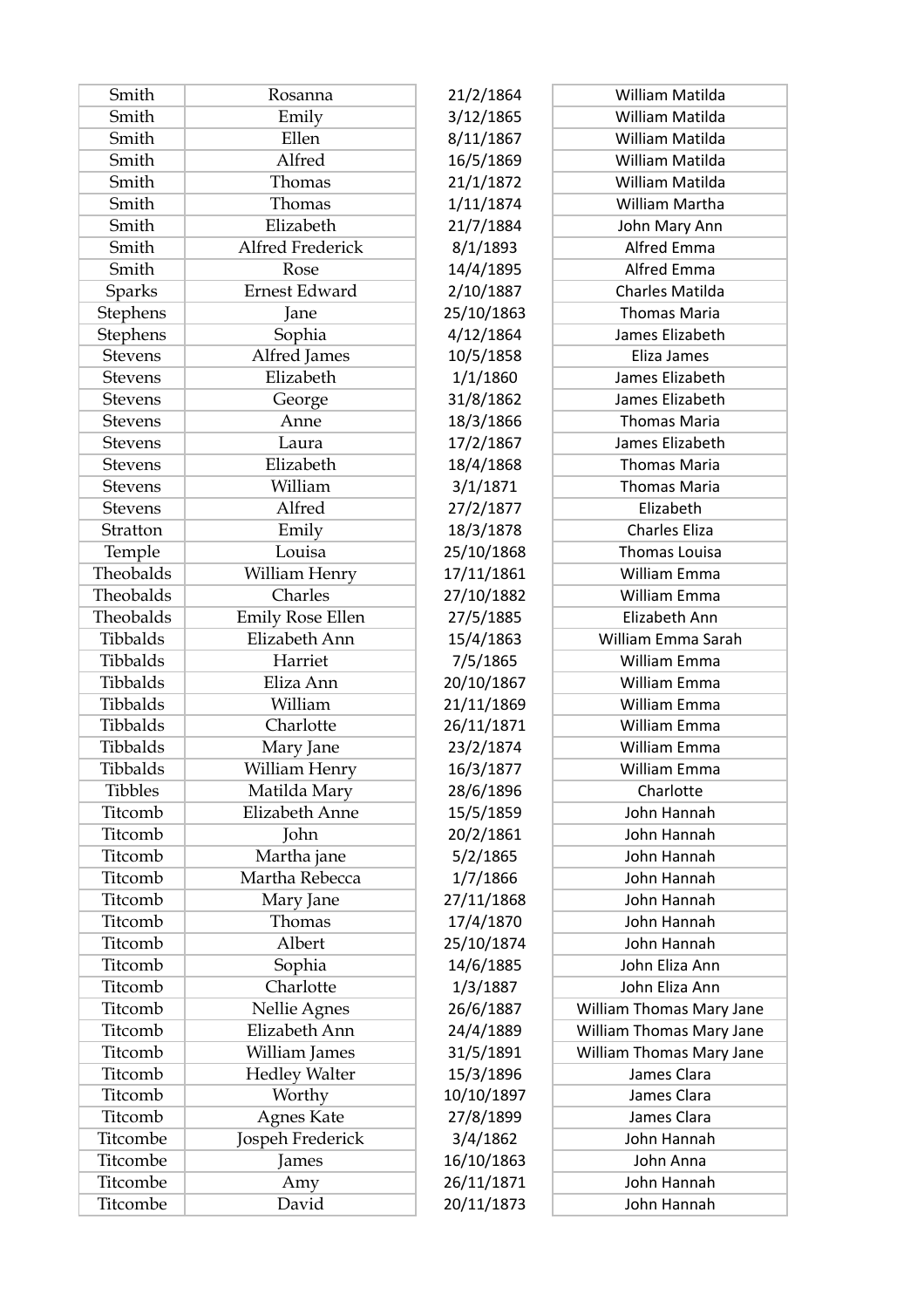| Titcombe  | John                   | 2/10/1892  | John Eliza Ann                   |
|-----------|------------------------|------------|----------------------------------|
| Titcombe  | Mabel Agnes            | 29/11/1894 | James Clara                      |
| Titcombe  | Olive Jane             | 25/12/1899 | James Harriet Annie              |
| Trotman   | Matilda Sophia         | 14/2/1875  | Alfred Sophia                    |
| Underwood | Mary Ann Elizabeth (3) | 15/4/1886  | Ann                              |
| Underwood | <b>Emily Mary</b>      | 27/3/1870  | John Emily                       |
| Underwood | William Henry          | 25/12/1871 | John Emily                       |
| Underwood | <b>Frank George</b>    | 3/5/1874   | John Emily                       |
| Underwood | <b>Alice Annie</b>     | 18/6/1876  | John Emily                       |
| Underwood | <b>Edith Kate</b>      | 4/8/1878   | John Charles Elizabeth Emily     |
| Underwood | Lucy Mabel             | 7/11/1880  | John Emily                       |
| Wake      | Gertrude Harriett      | 7/4/1889   | Henry William Mary Elizabeth     |
| Walker    | Dorothy Mabel          | 29/6/1884  | <b>Thomas Therese Sarah</b>      |
| Walker    | Frederick              | 28/8/1898  | <b>Henry Harret</b>              |
| Walker    | Percy James            | 26/07/1900 | <b>Hanry Harriet</b>             |
| Warman    | Tom                    | 7/10/1877  | Roger Ellen                      |
| Watts     | <b>William Percy</b>   | 25/12/1865 | William Jane                     |
| Webb      | Henry                  | 2/6/1861   | Martha                           |
| Webb      | Sarah Ann              | 5/1/1863   | <b>Frederick Eliza</b>           |
| Wernham   | George Thomas          | 13/6/1885  | James Mary Ann                   |
| Wernham   | Fanny                  | 13/6/1885  | James Mary Ann                   |
| Wernham   | Jane                   | 11/10/1889 | James Mary Ann                   |
| Wheeler   | Frederick James        | 16/6/1892  | William Maria                    |
| Williams  | Jeanetta               | 17/6/1863  | Caroline                         |
| Williams  | Charles William (4)    | 15/8/1875  | <b>Charles Mary</b>              |
| Williams  | Charles                | 24/7/1898  | <b>Charles Winifred</b>          |
| Wornham   | <b>Edith Mary</b>      | 15/12/1876 | James Mary Ann                   |
| Wornham   | Alice                  | 1/1/1882   | James Mary Ann                   |
| Wyatt     | <b>Charles Thomas</b>  | 10/10/1858 | William Sarah                    |
| Wyatt     | Elizabeth Ann          | 28/4/1861  | William Sarah                    |
| Wyatt     | William                | 4/9/1864   | <b>William Sarah</b>             |
| Wyatt     | Caroline               | 17/2/1867  | William Sarah                    |
| Wyatt     | Frederick William      | 20/2/1870  | William Sarah                    |
| Wyatt     | Albert Edward (5)      | 18/11/1871 | Mary Ann                         |
| Wyatt     | William George         | 17/4/1881  | <b>Charles Thomas Sarah Jane</b> |
| Wyatt     | <b>Albert Charles</b>  | 17/9/1882  | <b>Charles Thomas Sarah Jane</b> |
| Wyatt     | Ernest John            | 4/5/1884   | <b>Charles Thomas Sarah Jane</b> |
| Wyatt     | Mary Elizabeth         | 20/3/1886  | George Mary                      |
| Wyatt     | Florence Ethel         | 18/4/1886  | <b>Charles Thomas Sarah Jane</b> |
| Wyatt     | Gladys Maria           | 22/3/1891  | <b>Charles Thomas Sarah Jane</b> |
| Wyatt     | Minnie Elizabeth       | 28/1/1894  | <b>Charles Thomas Sarah Jane</b> |
| Wyatt     | Norman Booth           | 12/4/1896  | <b>Charles Thomas Sarah Jane</b> |
| Yeats     | Charles                | 1/5/1864   | <b>Edwin Jane</b>                |
| Young     | William                | 13/10/1861 | George Elizabeth                 |

(1) Listed as 'Bastard Daughter.'

(2) Listed as 'Privately Baptised but died

(3) Listed as 'Bastard Daughter.'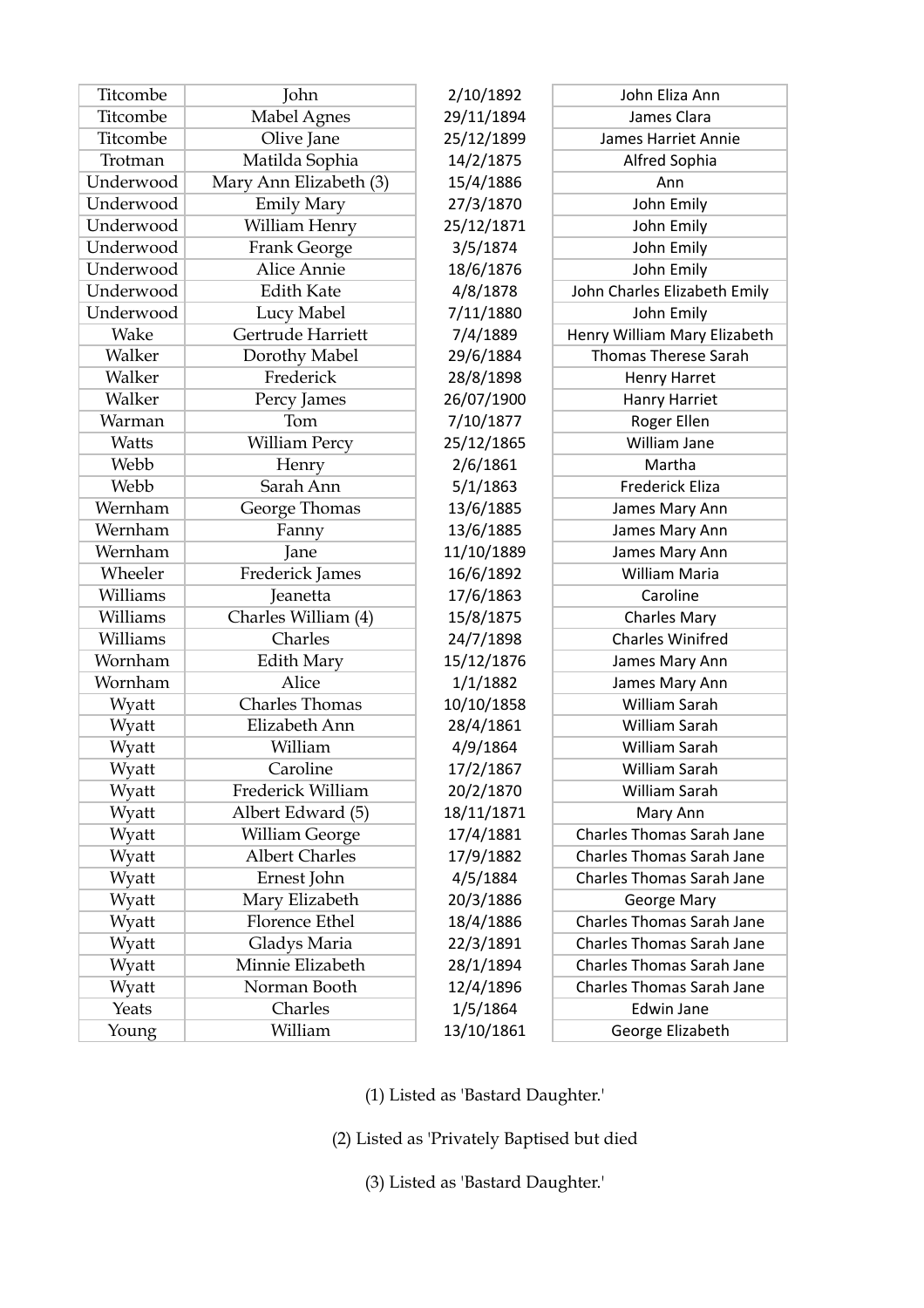(4) Note appended saying born 7/8/1871

(5) Listed as 'Bastard Son.'